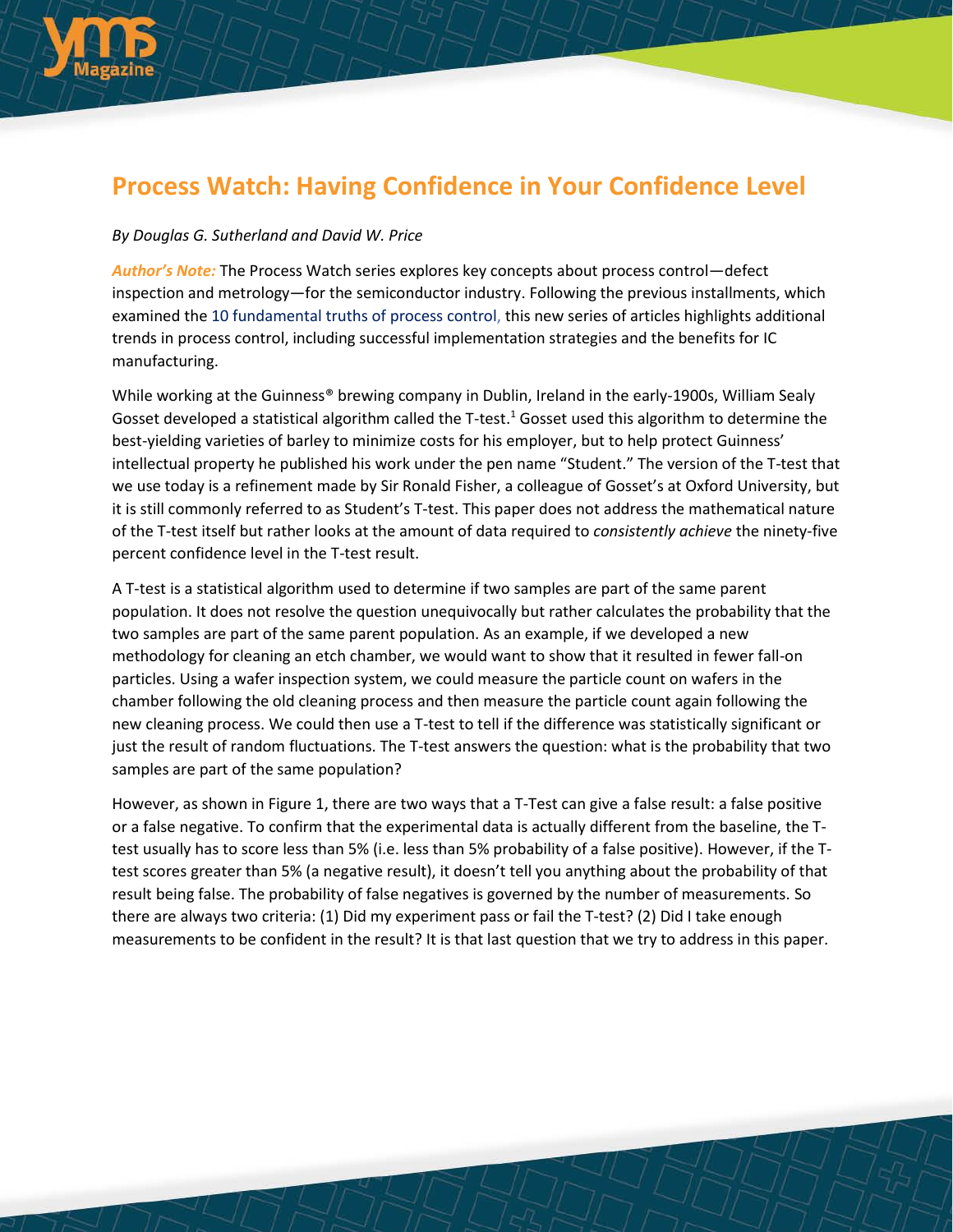





Changes to the semiconductor manufacturing process are expensive propositions. Implementing a change that doesn't do anything (false positive) is not only a waste of time but potentially harmful. Not implementing a change that could have been beneficial (false negative) could cost tens of millions of dollars in lost opportunity. It is important to have the appropriate degree of confidence in your results and to do so requires that you use a sample size that is appropriate for the size of the change you are trying to affect. In the example of the etch cleaning procedure, this means that inspection data from a sufficient number of wafers needs to be collected in order to determine whether or not the new clean procedure truly reduces particle count.

In general, the bigger the difference between two things, the easier it is to tell them apart. It is easier to tell red from blue than it is to distinguish between two different shades of red or between two different shades of blue. Similarly, the less variability there is in a sample, the easier it is to see a change.<sup>2</sup> In statistics the variability (sometimes referred to as noise) is usually measured in units of standard deviation (σ). It is often convenient to also express the difference in the means of two samples in units of σ (e.g., the mean of the experimental results was 1σ below the mean of the baseline). The advantage of this is that it normalizes the results to a common unit of measure (σ). Simply stating that two means are separated by some absolute value is not very informative (e.g., the average of A is greater than the average of B by 42). However, if we can express that absolute number in units of standard deviations, then it immediately puts the problem in context and instantly provides an understanding of how far apart these two values are in relative terms (e.g., the average of A is greater than the average of B by one standard deviation).

Figure 2 shows two examples of data sets, before and after a change. These can be thought of in terms of the etch chamber cleaning experiment we discussed earlier. The baseline data is the particle count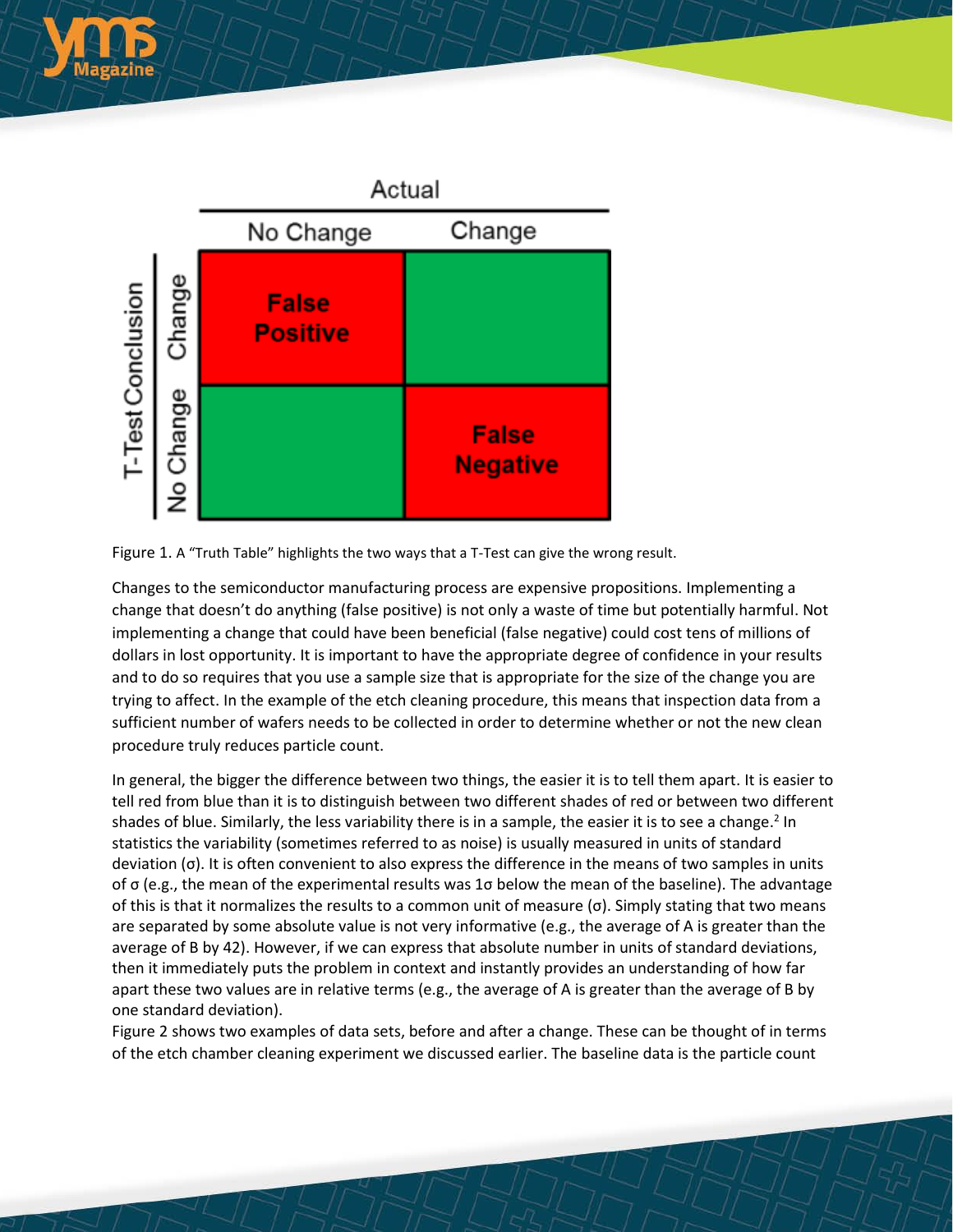

per wafer before the new clean process and the results data is the particle count per wafer after the new clean procedure. Figure 2A shows the results of a small change in the mean of a data set with high standard deviation and figure 2B shows the results of the same sized change in the mean but with less noisy data (lower standard deviation). You will require more data (e.g., more wafers inspected) to confirm the change in figure 2A than in figure 2B simply because the signal-to-noise ratio is lower in 2A even though the *absolute change* is the same in both cases.



Figure 2. Both charts show the same absolute change, before and after, but 2B (right) has much lower standard deviation. When the change is small relative to the standard deviation as in 2A (left) it will require more data to confirm it.

The question is: how much data do we need to confidently tell the difference? Visually, we can see this when we plot the data in terms of the Standard Error (SE). The SE can be thought of as the error in calculating the average (e.g., the average was  $X +$ /- SE). The SE is proportional to  $\sigma/\nu$ n where n is the sample size. Figure 3 shows the SE for two different samples as a function of the number of measurements, n.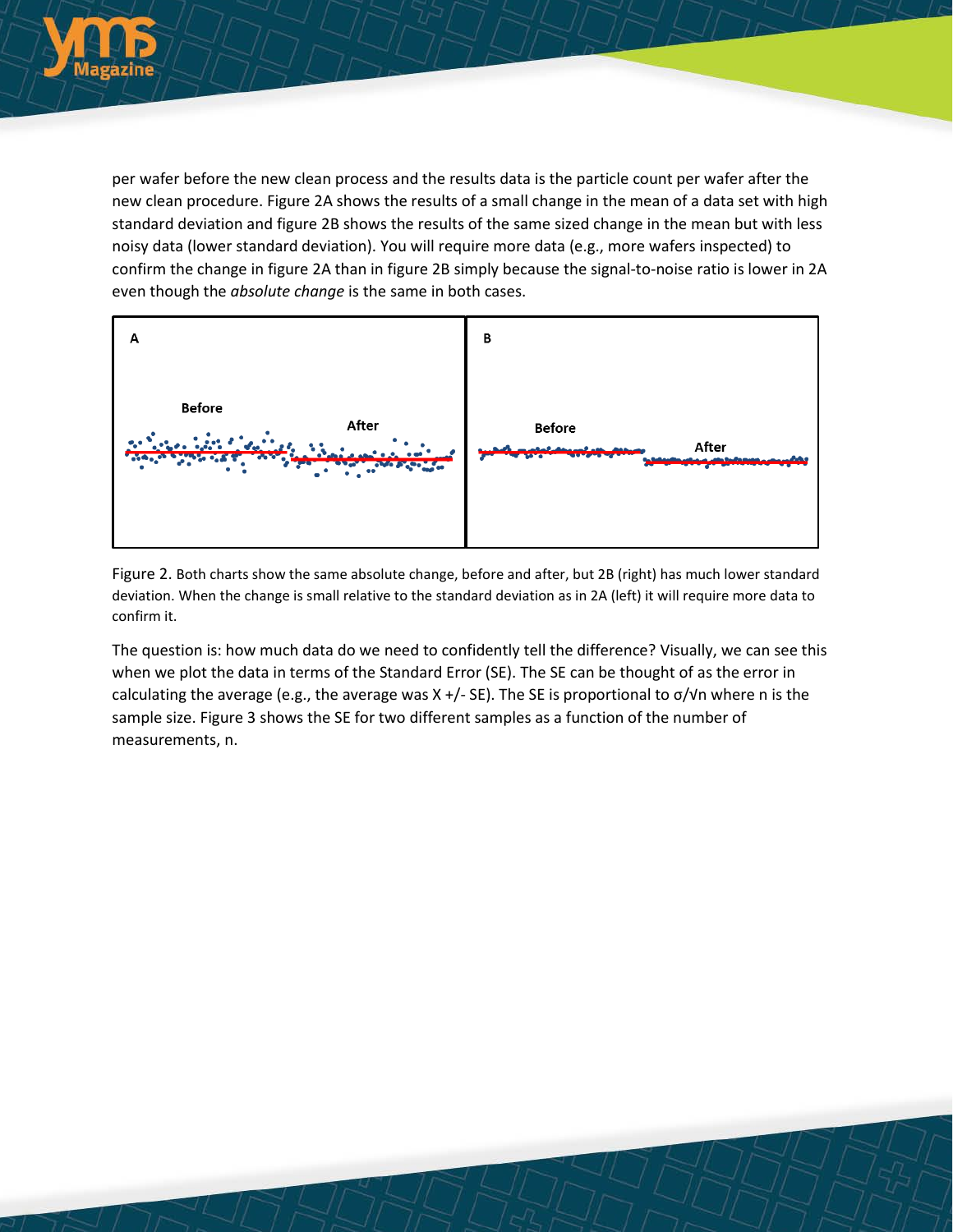

Figure 3. The Standard Error (SE) in the average of two samples with different means. In this case the standard deviation is the same in both data sets but that need not be the case. With greater than x measurements the error bars no longer overlap and one can state with 95% confidence that the two populations are distinct.

For a given difference in the means and a given standard deviation we can calculate the number of measurements, x, required to eliminate the overlap in the Standard Errors of these two measurements (at a given confidence level).

The actual equation to determine the correct sample size in the T-test is given by,

Eq 1

$$
n = \frac{2(Z_{\beta} + Z_{1-\alpha/2})^2}{\text{Delta}^2}
$$

where n is the required sample size, "Delta" is the difference between the two means measured in units of standard deviation (σ) and  $Z_x$  is the area under the T distribution at probability x. For  $\alpha$ =0.05 (5% chance of a false positive) and  $\beta$ =0.95 (5% chance of a false negative),  $Z_{1-\alpha/2}$  and  $Z_{\beta}$  are equal to 1.960 and 1.645 respectively (Z values for other values of  $\alpha$  and  $\beta$  are available in most statistics textbooks, Microsoft<sup>®</sup> Excel<sup>®</sup> or on the web). As seen in Figure 3 and shown mathematically in Eq 1, as the difference between the two populations (Delta) becomes smaller, the number of measurements required to tell them apart will become exponentially larger. Figure 4 shows the required sample size as a function of the Delta between the means expressed in units of σ. As expected, for large changes, greater than 3 σ, one can confirm the T-test 95% of the time with very little data. As Delta gets smaller, more measurements are required to consistently confirm the change. A change of only one standard deviation requires 26 measurements before and after, but a change of 0.5 σ requires over 100 measurements.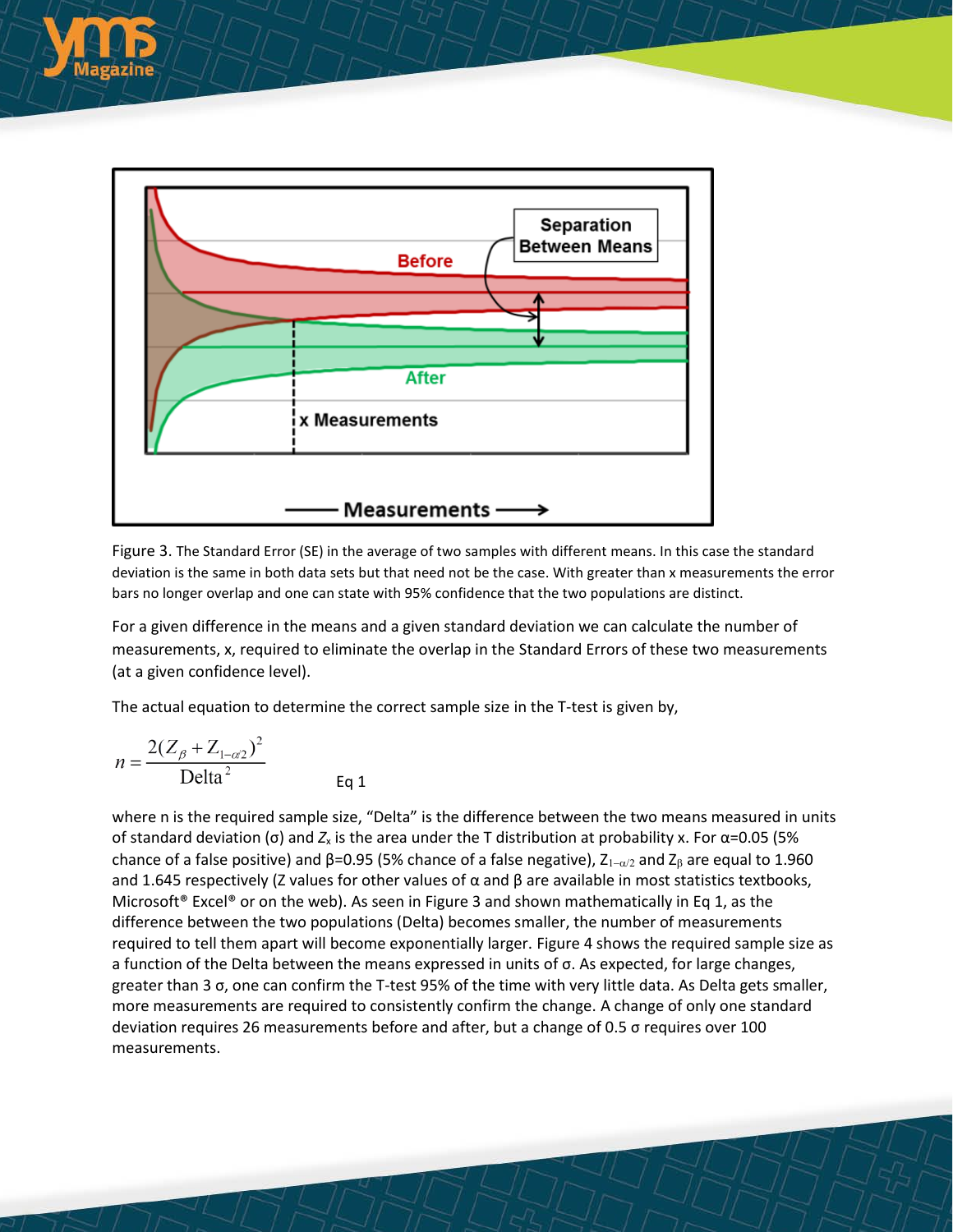



Figure 4. Sample size required to confirm a given change in the mean of two populations with 5% false positives and 5% false negatives

The relationship between the size of the change and the minimum number of measurements required to detect it has ramifications for the type of metrology or inspection tool that can be employed to confirm a given change. Figure 5 uses the results from figure 4 to show the time it would take to confirm a given change with different tool types. In this example the sample size is measured in number of wafers. For fast tools (high throughput, such as laser scanning wafer inspection systems) it is feasible to confirm relatively small improvements (<0.5σ) in the process because they can make the 200 required measurements (100 before and 100 after) in a relatively short time. Slower tools such as e-beam inspection systems are limited to detecting only gross changes in the process, where the improvement is greater than 2σ. Even here the measurement time alone means that it can be weeks before one can confirm a positive result. For the etch chamber cleaning example, it would be necessary to quickly determine the results of the change in clean procedure so that the etch tool could be put back into production. Thus, the best inspection system to determine the change in particle counts would be a high throughput system that can detect the particles of interest with low wafer-to-wafer variability.